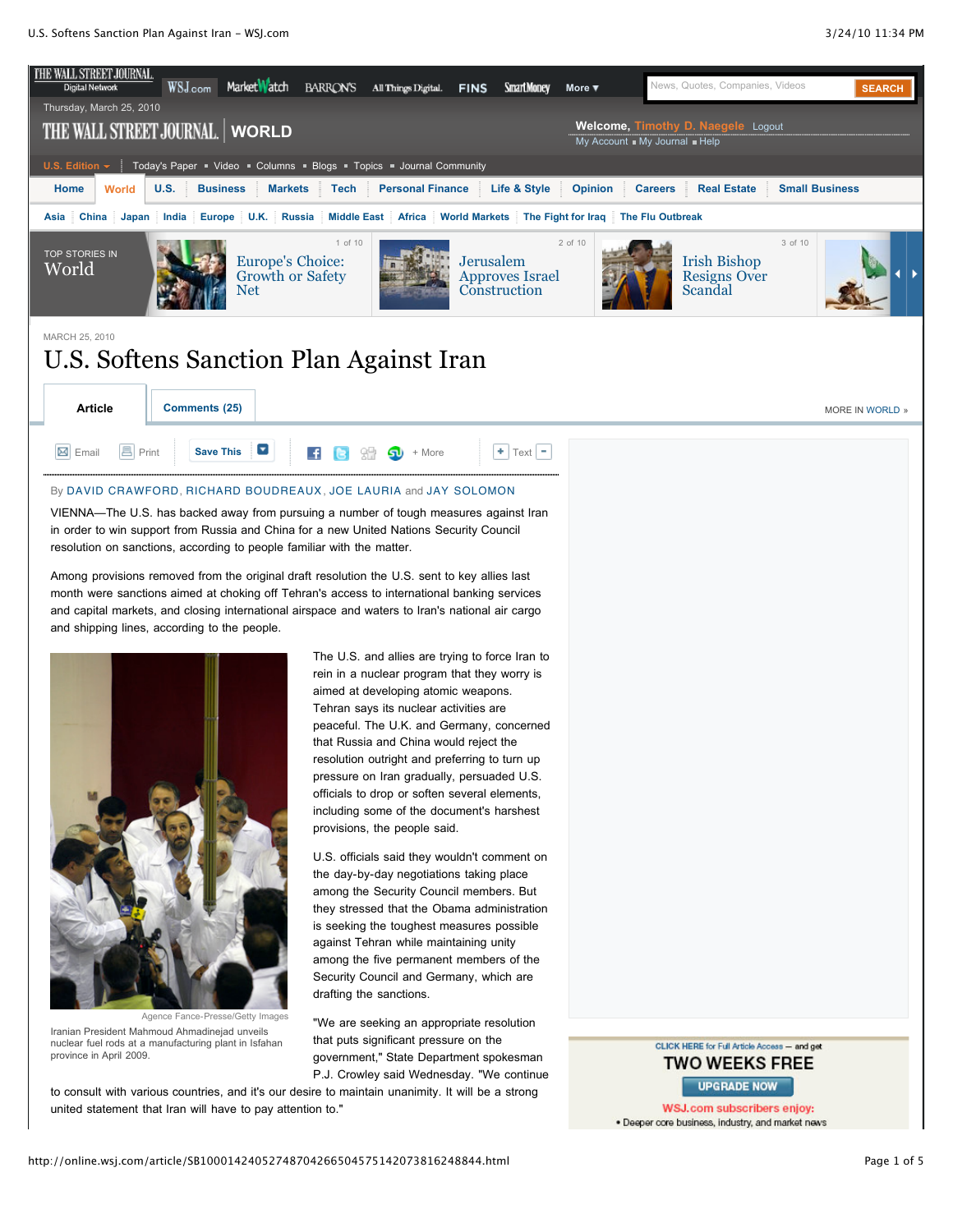The disclosure of weakened proposals came as U.S. officials sought to persuade Russia and China to back measures against Iran in a conference call on Wednesday among the five permanent members of the Security Council and Germany, the first such meeting including China since mid-January.

Russia and China didn't endorse a draft resolution circulated by the U.S., but signaled that they were open to further discussions, people familiar with the matter said. Russian Deputy Foreign Minister Sergei Ryabkov told Interfax news service, "We are continuing the process of comparing the approaches of the parties and considering further options."

Russia and China also have been working in tandem to press Iran to accept a United Nationsbrokered proposal to send uranium abroad for enrichment, Russian officials said Wednesday. The effort is unusual, coming from the two powers usually least inclined to lean hard on Tehran. "The clouds are gathering, and the position of Iran leaves less and less space for diplomatic maneuver," a senior Russian diplomat told reporters Wednesday.

FEB. 18 REVISED

# Softer Line | How draft sanctions have changed

FFR. 12 ORIGINAL

#### **CARGO**

Countries should deny Iranian state-owned air and shinning lines overflight or free passage for cargo shipments without permission of the U.N. Security Council.

The restriction should be limited to shinments that would evade existing sanctions.

# **FINANCIAL SERVICES**

#### Countries must prevent the provision of insurance services to Iranian companies for international transport-related contracts.

that violate previous U.N. Security Council resolutions. **BONDS** 

Countries should 'take

additional steps' to prohibit

financial services or insurance

Nations should prevent the purchase or sale of bonds from the government of Iran, the Central Bank of Iran or any entity or person acting on their behalf. Financial institutions would be prohibited from supporting such transactions in any way.

Nations should exercise 'vigilance' and reguire prior notification of such transactions in accord with previous U.N. Security Council resolutions. Makes no mention of Iranian bonds.

The current resolution still would target major power centers in Iran, in particular the Islamic Revolutionary Guard Corps, the country's elite military force, according to a person familiar with the draft. It would also stiffen a broad range of existing sanctions, including the search and seizure of suspicious cargo bound for Iran through international waters and a ban on states offering financial assistance or credits for trade with Iran. If approved, they would be the most stringent measures Iran has faced.

Yet the original U.S. draft would have gone much further. The cargo sanctions initially named Iran Air and Islamic

Republic of Iran Shipping Lines and demand a blanket ban of their airplanes and ships from other countries' airspace or territorial waters. The revised version calls for interdiction only of shipments that would evade already-existing sanctions.

The earlier resolution would have made it difficult for Iran to insure imports and exports of oil and other essential commodities, by barring foreign insurers from serving international transport contracts from Iran.

The new draft calls only for unspecified "additional steps" to enforce current sanctions on insurance.

The previous draft would also have barred Iran's access to international capital markets by prohibiting foreign investment in Iranian bonds. The country hasn't traditionally relied on debt markets, but earlier this month a state-owned Iranian bank, Bank Mellat, announced an offer to sell bonds valued at €1 billion (\$1.35 billion) to fund development of natural-gas field in South Pars. The new draft makes no mention of banning purchases of Iranian bonds.

The current draft notes "with serious concern the role of the Iranian Revolutionary Guard" in "Iran's proliferation sensitive nuclear activities and the development of nuclear weapon delivery · Exclusive newsletters and alerts

. Save & share article functionality within the Journal Community

# **People Who Viewed This Also Viewed...**

|                                       | On WSJ.com                                | In My Network |  |  |  |  |  |  |
|---------------------------------------|-------------------------------------------|---------------|--|--|--|--|--|--|
| Europe's Choice: Growth or Safety Net |                                           |               |  |  |  |  |  |  |
|                                       | Manure Raises a New Stink                 |               |  |  |  |  |  |  |
|                                       | U.S. Hails Pakistani 'Courage'            |               |  |  |  |  |  |  |
|                                       | Caterpillar Profit Hit by Health Care Law |               |  |  |  |  |  |  |

[Alan M. Dershowitz: Obama's Legacy and the Iranian Bomb](http://online.wsj.com/article/SB10001424052748704869304575110042827617582.html?mod=loomia&loomia_si=t0:a16:g2:r5:c0.0167627:b32198698)

#### **[Video](http://online.wsj.com/video-centerworld-news.html)**







**[Bingo Gets A](http://online.wsj.com/video/bingo-gets-a-makeover/E4DBA38B-D6E8-4308-A905-9F1FA10D480C.html) Makeover**  $2.20$ 

**[Australian Officials](http://online.wsj.com/video/australian-officials-await-rio-tinto-verdict/9B647445-58F3-459C-A369-D6A6D6749168.html) Await Rio Tinto Verdict** 1:45

**U.S.-China [Currency Tensions](http://online.wsj.com/video/us-china-currency-tensions-in-washington/B84A6208-7135-46C9-B8AA-D125A8A1FFD2.html) in Washington** 2:12

## **More in World**

| Europe's Choice: Growth or Safety Net         |
|-----------------------------------------------|
| Uncertainty Weighs on Euro                    |
| <b>Jerusalem Approves Israel Construction</b> |
| <b>Irish Bishop Resigns Over Scandal</b>      |
| Saudi Arabia Arrests 113 Militants            |

#### **[Most Popular](http://online.wsj.com/public/page/most_popular.html)**

[Read](http://online.wsj.com/article/SB10001424052748704266504575142073816248844.html#mostPopular_mostRead) [Emailed](http://online.wsj.com/article/SB10001424052748704266504575142073816248844.html#mostPopular_mostEmailed) [Video](http://online.wsj.com/article/SB10001424052748704266504575142073816248844.html#mostPopular_mostPopularVideo) [Commented](http://online.wsj.com/article/SB10001424052748704266504575142073816248844.html#mostPopular_mostCommented)

- 1. [When Success Follows College Rejection](http://online.wsj.com/article/SB10001424052748704211704575139891390595962.html?mod=WSJ_hp_mostpop_read)
- 2. [Opinion: Deborah C. Peel: Your Medical Records Aren't](http://online.wsj.com/article/SB10001424052748703580904575132111888664060.html?mod=WSJ_hp_mostpop_read) Secure
- 3. [Move Toward Five-Day Postal Delivery](http://online.wsj.com/article/SB10001424052748703312504575141932505872768.html?mod=WSJ_hp_mostpop_read)
- 4. **•** [Opinion Asia: John Bolton: Google Stands Up](http://online.wsj.com/article/SB10001424052748704896104575140501299870536.html?mod=WSJ_hp_mostpop_read)
- 5. [Opinion: Jenkins: Now, Can We Have Health-Care](http://online.wsj.com/article/SB10001424052748703621104575139732486806838.html?mod=WSJ_hp_mostpop_read) Reform?

### [Most Read Articles Feed](http://online.wsj.com/rss?mod=fpp_rss)

|  |  | <b>Latest Headlines</b> |  |
|--|--|-------------------------|--|
|--|--|-------------------------|--|

| Manure Raises a New Stink                        |
|--------------------------------------------------|
| <b>Key Part of Health Law</b><br>to Be Clarified |
| National Parks Star in Quarter Redesign          |
| Move Toward Five-Day Postal Delivery             |
| _ _ _ _ _ _ _ _ _ _ _ _ _ _ _ _ _ _ _ _          |

- [Bank Launches Plan to Cut Mortgage Debt](http://online.wsj.com/article/SB10001424052748703312504575141763259183050.html?mod=WSJ_article_LatestHeadlines)
- [Obama Calls on Cuba to Release Political Prisoners](http://online.wsj.com/article/SB10001424052748704266504575142431680741268.html?mod=WSJ_article_LatestHeadlines)

[Funds Double for Health Clinics](http://online.wsj.com/article/SB10001424052748704266504575142032757314138.html?mod=WSJ_article_LatestHeadlines)

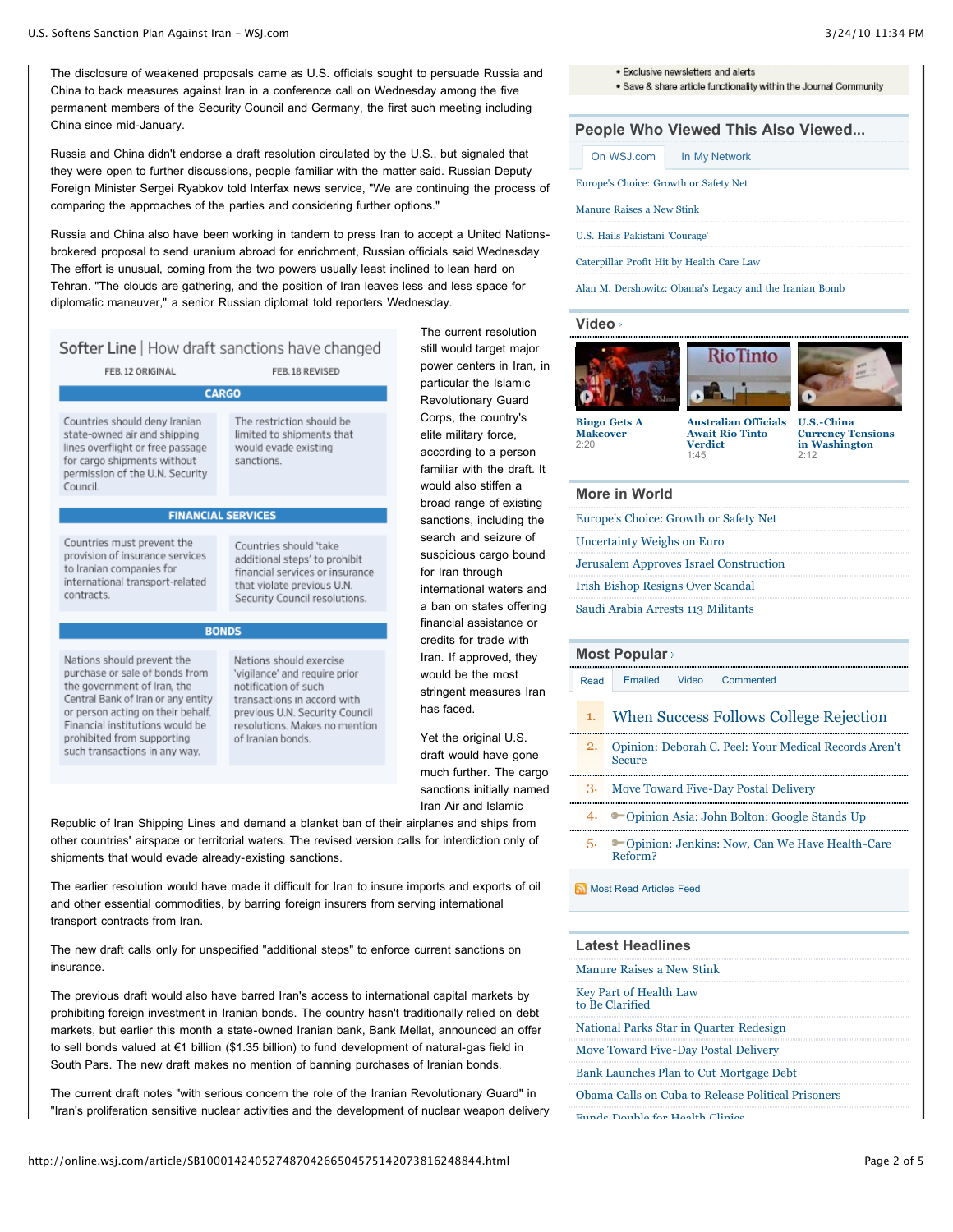systems," according to a person familiar with its contents.

The U.S. Treasury Department has identified billions of dollars in assets controlled by the Revolutionary Guard in financial and commercial sectors, including at least \$7 billion in the energy sector and a controlling stake in Iran's largest telecommunications and fixedtelephone-line provider, Telecommunication Company of Iran.

The draft would force an international freeze on the assets of the entire Revolutionary Guard and "any individuals or entities acting on their behalf or at their direction," and on "entities owned or controlled by them, including through illicit means," according to the person familiar with the draft.

If enforced, the proposed sanctions could force the Revolutionary Guard to divest itself of some of its holdings to prevent major disruptions in the economy.

The Revolutionary Guard's affiliation with the country's telecom operator, for example, could prompt foreign partners to stop connecting international calls.

Under previous U.N. Security Council resolutions, several named Revolutionary Guard entities with direct links to military programs and a handful of named senior commanders would be placed under sanction. The Revolutionary Guards as a whole and the companies in which they hold controlling economic interests, however, aren't currently sanctioned.

Though the sanctions under discussion would target the government, they would inevitably hit many Iranians as well, a senior European official with knowledge of the sanction preparations said. "We don't want to hurt the Iranian people," he said, but "people will be affected by the new sanctions."

U.S. officials acknowledge that there's been a tension between seeking the strongest possible sanctions at the U.N. and still maintaining consensus among such skeptical Security Council members as China, Russia and Turkey.

This balance is also playing into the timing of when the U.S. will push for a new round of penalties. Secretary of State Hillary Clinton and other senior U.S. officials have said time is essential in confronting Tehran, and have cited April as a target date. But American officials have acknowledged that it may not be possible to meet this deadline due to the continued opposition from Beijing and Ankara. Negotiations, subsequently, could drag on into the summer.

U.S. officials said they're going to follow up any new sanctions that are enacted by the U.N. with a range of new measures that will be implemented either unilaterally by Washington, or with allied countries in Europe, Asia and the Middle East. The Obama administration has been holding meetings with so-called like-minded nations from outside the Security Council, such as Japan, South Korea, and the United Arab Emirates, which have extensive financial ties to Tehran.

"International pressure will be backed by steps that are taken nationally," Mr. Crowley said. "We are looking for sanctions that have bite."

China, which relies on Iran as a major supplier of oil, said last week that the standoff with Iran should be resolved through negotiations. U.S. officials have said in recent weeks that China remains the linchpin for successful sanctions being passed by the Security Council and have enlisted key Arab states, such as Saudi Arabia and the United Arab Emirates, to use their energy dealings with China as leverage to push Beijing for cooperation. "I believe in the end the Chinese will be on board," said a senior U.S. official working on drafting the sanctions.

Russia has sent mixed signals in recent weeks over its willingness to impose tougher restrictions on Tehran. Just last week Russian Prime Minister Vladimir Putin said Moscow would assist Iran in starting a civilian nuclear reactor by July, against U.S. objections.

In a nod to Moscow, the resolution wouldn't sanction work on many existing energy projects, including the nuclear power plant Mr. Putin vowed to complete.

Russian analysts say Moscow is torn over the sanctions issue. It was blindsided last year by the disclosure of Iran's secretive nuclear work and embarrassed by Iran's subsequent rejection of the fuel-exchange proposal, which Russia had promoted. On Friday, Russian Foreign

[Funds Double for Health Clinics](http://online.wsj.com/article/SB10001424052748704266504575142032757314138.html?mod=WSJ_article_LatestHeadlines)

[Caterpillar Profit Hit by Health Care Law](http://online.wsj.com/article/SB10001424052748703312504575142313494421460.html?mod=WSJ_article_LatestHeadlines) [Companies Confused by Health Legislation](http://online.wsj.com/article/SB10001424052748703312504575142021536942614.html?mod=WSJ_article_LatestHeadlines)

[How Dartmouth's Chief Tackled Budget Gap](http://online.wsj.com/article/SB10001424052748704211704575139721935298474.html?mod=WSJ_article_LatestHeadlines)

[More Headlines](http://online.wsj.com/home/us)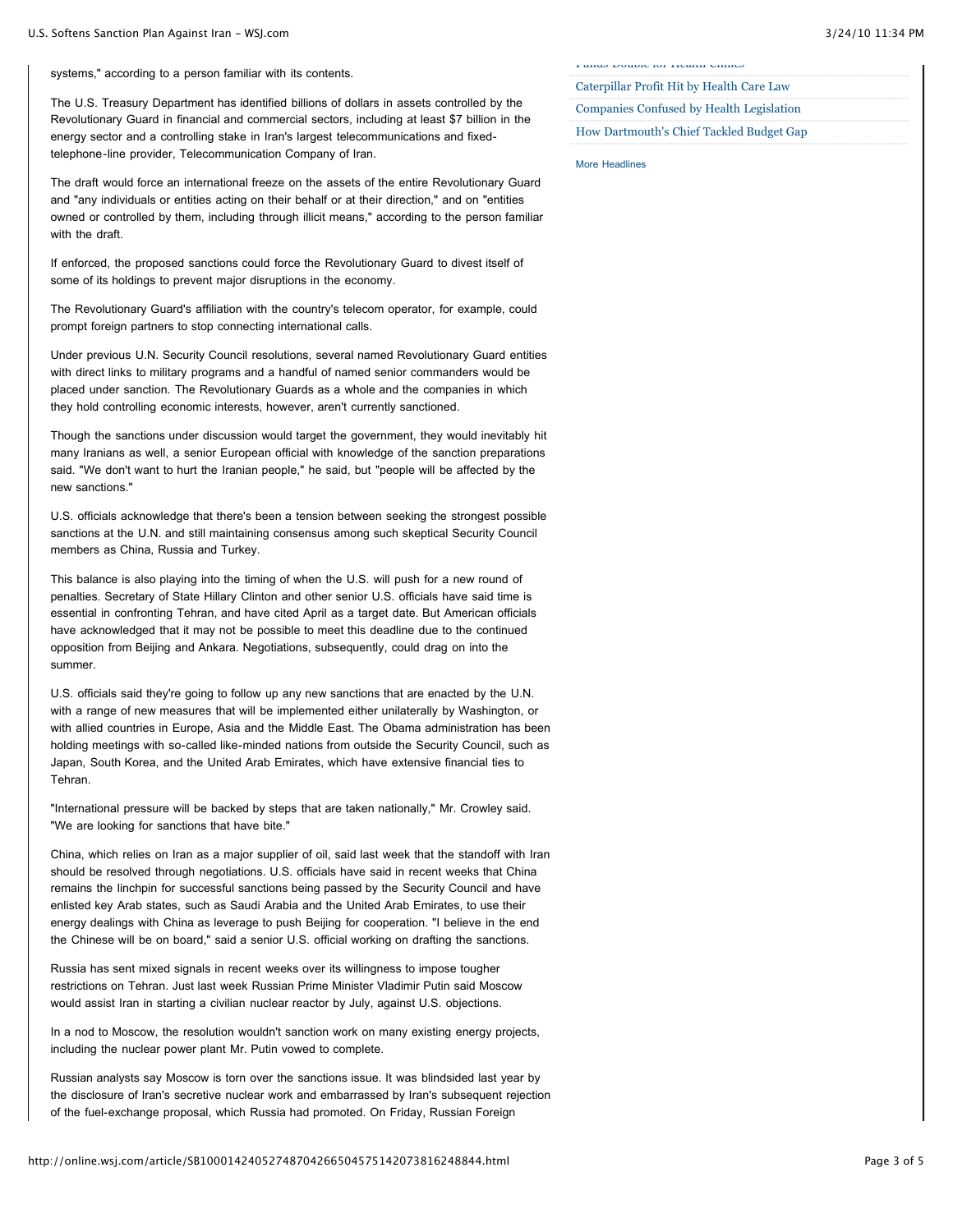Minister Sergey Lavrov said Iran's leaders were allowing an opportunity for mutually beneficial dialogue with the West to "slip away."

Russia doesn't want to push Iran to the point of quitting the international Non-Proliferation Treaty and barring nuclear inspectors, analysts say. In addition, industrial lobbies close to the Kremlin oppose sanctions that would jeopardize their sales of weapons and nuclear energy equipment to Iran.

One of the toughest proposed sanctions in the current draft is a comprehensive international arms embargo against Iran, a longtime goal of the U.S. Despite U.S. pressure to end weapons shipments, a number of countries continue supply Iran with arms, however.

**Write to** David Crawford at [david.crawford@wsj.com,](mailto:david.crawford@wsj.com) Joe Lauria at [newseditor@wsj.com](mailto:newseditor@wsj.com) and Jay Solomon at [jay.solomon@wsj.com](mailto:jay.solomon@wsj.com)

|                                                                                                                               | MORE IN WORLD »                      |
|-------------------------------------------------------------------------------------------------------------------------------|--------------------------------------|
| <b>⊠</b> Email   <b>A</b> Printer Friendly   <b>h</b> Order Reprints                                                          | Article Tools<br>Sponsored by Consta |
| F<br>$\odot$<br>in.<br>Share:                                                                                                 |                                      |
| SPONSORED LINKS                                                                                                               |                                      |
| there is a thirst<br>for peace<br>theflowofpeace.net                                                                          |                                      |
| <b>Obama Urges Refinance</b><br>\$180,000 Refinance \$939/mo. See Rates- No Credit Check Reg.<br>www.LowerMyBills.com         |                                      |
| On Sunset @the Luxe Hotel<br>Read this Californian Restaurant's reviews & find local Restaurants<br>Losangeles.Citysearch.com |                                      |
|                                                                                                                               |                                      |
| <b>CLICK HERE for Full Article Access - and get</b>                                                                           |                                      |
| <b>TWO WEEKS FREE</b>                                                                                                         |                                      |
| <b>UPGRADE NOW</b>                                                                                                            |                                      |
| <b>WSJ.com subscribers enjoy:</b>                                                                                             |                                      |
| • Deeper core business, industry, and market news                                                                             |                                      |
| • Exclusive newsletters and alerts                                                                                            |                                      |
| • Save & share article functionality within the Journal Community                                                             |                                      |
|                                                                                                                               |                                      |
| <b>Editors' Picks</b>                                                                                                         |                                      |
|                                                                                                                               |                                      |



**[Fashion Pros: TMI on](http://online.wsj.com/article/SB10001424052748704896104575140361533549880.html?mod=WSJ_hp_editorsPicks) Twitter?**



**This Isn't Your [Grandmother's Bingo](http://online.wsj.com/article/SB10001424052748703312504575141471600021674.html?mod=WSJ_hp_editorsPicks)**



**[Robert Culp, 'I Spy' Actor,](http://blogs.wsj.com/speakeasy/2010/03/24/robert-culp-i-spy-actor-dead-at-79/) Dead at 79**



**[National Parks Star in](http://online.wsj.com/article/SB10001424052748703312504575142001398537686.html?mod=WSJ_hp_editorsPicks) Quarter Redesign**

**Fearing Turncoats, [Owners Protect Secret](http://online.wsj.com/article/SB10001424052748703312504575142130695713508.html?mod=WSJ_hp_editorsPicks) Sauce**

# THE WALL STREET JOURNAL.

**WSJ.com Account:** [My Account](http://online.wsj.com/acct/setup_account?mod=WSJ_footer) [Subscriber Billing Info](http://online.wsj.com/acct/personal?mod=WSJ_footer)

**Create an Account:** [Register for Free](http://commerce.wsj.com/entitlements/release_freereg_rel3/login.shtml?roles=FREEREG-BASE&mod=WSJ_footer)

**About:** [News Licensing](http://public.wsj.com/partner/?mod=WSJ_footer) [Advertising](http://www.wsjdigital.com/?mod=WSJ_footer) [Advertise Locally](http://www.wsjlocal.com/?mod=WSJ_footer) [Conferences](http://online.wsj.com/conferences?mod=WSJ_footer) **About Dow Jone** 

**WSJ.com:** [Site Map](http://online.wsj.com/public/page/sitemap.html?page=Site+Map&mod=WSJ_footer) [Home](http://online.wsj.com/) [World](http://online.wsj.com/public/page/news-global-world.html?mod=WSJ_footer) [U.S.](http://online.wsj.com/public/page/news-world-business.html?mod=WSJ_footer) **[Business](http://online.wsj.com/public/page/news-business-us.html?mod=WSJ_footer)** 

**Tools & Formats:** [Today's Paper](http://online.wsj.com/public/page/us_in_todays_paper.html?mod=WSJ_footer) [Video Center](http://online.wsj.com/video) [Graphics](http://online.wsj.com/public/page/news-interactive-features-trends.html?mod=WSJ_footer) [Columns](http://online.wsj.com/page/columnists.html?mod=WSJ_footer) [Blogs](http://blogs.wsj.com/?mod=WSJ_footer)

THE WALL STREET JOURNAL.

**Digital Network** [WSJ.com](http://online.wsj.com/)

- [Marketwatch.com](http://www.marketwatch.com/?siteid=wsj&dist=freedjsiteslink&mod=WSJ_footer)
- [Barrons.com](http://online.barrons.com/public/main?mod=WSJ_footer)

http://online.wsj.com/article/SB10001424052748704266504575142073816248844.html Page 4 of 5

[BACK TO TOP](http://online.wsj.com/article/SB10001424052748704266504575142073816248844.html#top)  $\overline{\phantom{a}}$ 

 $\rightarrow$